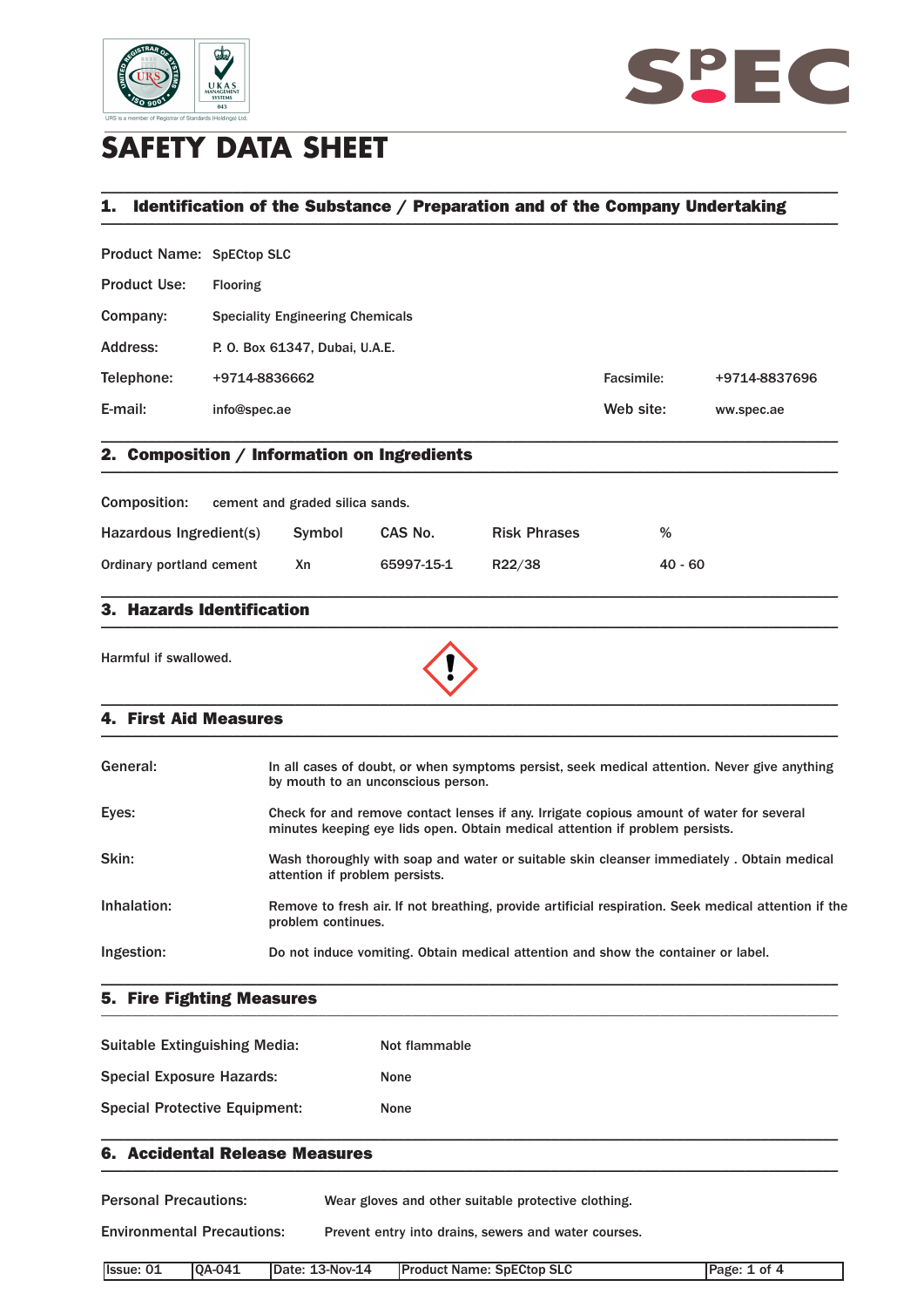Decontamination Procedures: Gather into containers. Avoid the formation of dust in atmosphere. Residues may be flushed to drain with large volume of water.

#### **7. Handling and Storage \_\_\_\_\_\_\_\_\_\_\_\_\_\_\_\_\_\_\_\_\_\_\_\_\_\_\_\_\_\_\_\_\_\_\_\_\_\_\_\_\_\_\_\_\_\_\_\_\_\_\_\_\_\_\_\_\_\_\_\_\_\_\_\_\_\_\_\_\_\_\_\_\_\_\_\_\_\_\_\_\_\_\_\_\_\_\_\_\_\_\_\_\_\_\_**

| Handling:        | Avoid creating dust. Use eye/face protection. Ensure adequate ventilation. |
|------------------|----------------------------------------------------------------------------|
| Storage:         | Store in cool dry and cool area.                                           |
| Decontamination: | Gather into containers. Avoid formation of dust in atmosphere.             |

\_\_\_\_\_\_\_\_\_\_\_\_\_\_\_\_\_\_\_\_\_\_\_\_\_\_\_\_\_\_\_\_\_\_\_\_\_\_\_\_\_\_\_\_\_\_\_\_\_\_\_\_\_\_\_\_\_\_\_\_\_\_\_\_\_\_\_\_\_\_\_\_\_\_\_\_\_\_\_\_\_\_\_\_\_\_\_\_\_\_\_\_\_\_\_

\_\_\_\_\_\_\_\_\_\_\_\_\_\_\_\_\_\_\_\_\_\_\_\_\_\_\_\_\_\_\_\_\_\_\_\_\_\_\_\_\_\_\_\_\_\_\_\_\_\_\_\_\_\_\_\_\_\_\_\_\_\_\_\_\_\_\_\_\_\_\_\_\_\_\_\_\_\_\_\_\_\_\_\_\_\_\_\_\_\_\_\_\_\_\_

### **8. Exposure Controls / Personal Protection \_\_\_\_\_\_\_\_\_\_\_\_\_\_\_\_\_\_\_\_\_\_\_\_\_\_\_\_\_\_\_\_\_\_\_\_\_\_\_\_\_\_\_\_\_\_\_\_\_\_\_\_\_\_\_\_\_\_\_\_\_\_\_\_\_\_\_\_\_\_\_\_\_\_\_\_\_\_\_\_\_\_\_\_\_\_\_\_\_\_\_\_\_\_\_**

Occupational Exposure Limits : None assigned

| <b>Substance</b>                                             | 8 Hour TWA                                                    | <b>STEL</b> | Source/Other Information |
|--------------------------------------------------------------|---------------------------------------------------------------|-------------|--------------------------|
| Silica amorphous:<br>total inhalable dust<br>respirable dust | 5 mgm $^{-3}$<br>$3 \text{ mgm}$ <sup>3</sup>                 |             | <b>EH 40</b>             |
| Portland cement:<br>total inhalable dust<br>respirable dust  | $10 \text{ mgm}$ <sup>3</sup><br>$5 \text{ mgm}$ <sup>3</sup> |             | <b>EH 40</b>             |

Engineering Control Measures: Atmospheric levels of dust must be maintained within the Occupational Exposure Standard. Where mechanical methods are inadequate, appropriate personal protective equipment must be used.

Personal Protective Equipment: Impervious gloves (eg PVC). Goggles. Approved dust mask.

### **9. Physical and Chemical Properties \_\_\_\_\_\_\_\_\_\_\_\_\_\_\_\_\_\_\_\_\_\_\_\_\_\_\_\_\_\_\_\_\_\_\_\_\_\_\_\_\_\_\_\_\_\_\_\_\_\_\_\_\_\_\_\_\_\_\_\_\_\_\_\_\_\_\_\_\_\_\_\_\_\_\_\_\_\_\_\_\_\_\_\_\_\_\_\_\_\_\_\_\_\_\_**

| <b>Physical State:</b>  | Solid-Powder           |
|-------------------------|------------------------|
| Colour:                 | Grey                   |
| Odour:                  | None                   |
| Flash Point °C:         | N/A                    |
| <b>SG/Bulk Density:</b> | 1820 kg/m <sup>3</sup> |
| Solubility:             | <b>Insoluble</b>       |

\_\_\_\_\_\_\_\_\_\_\_\_\_\_\_\_\_\_\_\_\_\_\_\_\_\_\_\_\_\_\_\_\_\_\_\_\_\_\_\_\_\_\_\_\_\_\_\_\_\_\_\_\_\_\_\_\_\_\_\_\_\_\_\_\_\_\_\_\_\_\_\_\_\_\_\_\_\_\_\_\_\_\_\_\_\_\_\_\_\_\_\_\_\_\_

#### **10. Stability and Reactivity \_\_\_\_\_\_\_\_\_\_\_\_\_\_\_\_\_\_\_\_\_\_\_\_\_\_\_\_\_\_\_\_\_\_\_\_\_\_\_\_\_\_\_\_\_\_\_\_\_\_\_\_\_\_\_\_\_\_\_\_\_\_\_\_\_\_\_\_\_\_\_\_\_\_\_\_\_\_\_\_\_\_\_\_\_\_\_\_\_\_\_\_\_\_\_**

| Stability:                        | Stable under recommended conditions.       |
|-----------------------------------|--------------------------------------------|
| Conditions to avoid:              | Exposure to air. Contamination with water. |
| Materials to avoid:               | None.                                      |
| Hazardous decomposition products: | None.                                      |
|                                   |                                            |

\_\_\_\_\_\_\_\_\_\_\_\_\_\_\_\_\_\_\_\_\_\_\_\_\_\_\_\_\_\_\_\_\_\_\_\_\_\_\_\_\_\_\_\_\_\_\_\_\_\_\_\_\_\_\_\_\_\_\_\_\_\_\_\_\_\_\_\_\_\_\_\_\_\_\_\_\_\_\_\_\_\_\_\_\_\_\_\_\_\_\_\_\_\_\_

### **11. Toxicological Information \_\_\_\_\_\_\_\_\_\_\_\_\_\_\_\_\_\_\_\_\_\_\_\_\_\_\_\_\_\_\_\_\_\_\_\_\_\_\_\_\_\_\_\_\_\_\_\_\_\_\_\_\_\_\_\_\_\_\_\_\_\_\_\_\_\_\_\_\_\_\_\_\_\_\_\_\_\_\_\_\_\_\_\_\_\_\_\_\_\_\_\_\_\_\_**

Cement, cementitious grouts and mortars are known to cause both irritant and allergic contact dermatitis. Causes burns when wet.

Harmful by inhalation and if swallowed.

| Issue: 01<br>$[OA-041]$ | Date: 13-Nov-14 | <b>Product Name: SpECtop SLC</b> | Page: 2 of 4 |
|-------------------------|-----------------|----------------------------------|--------------|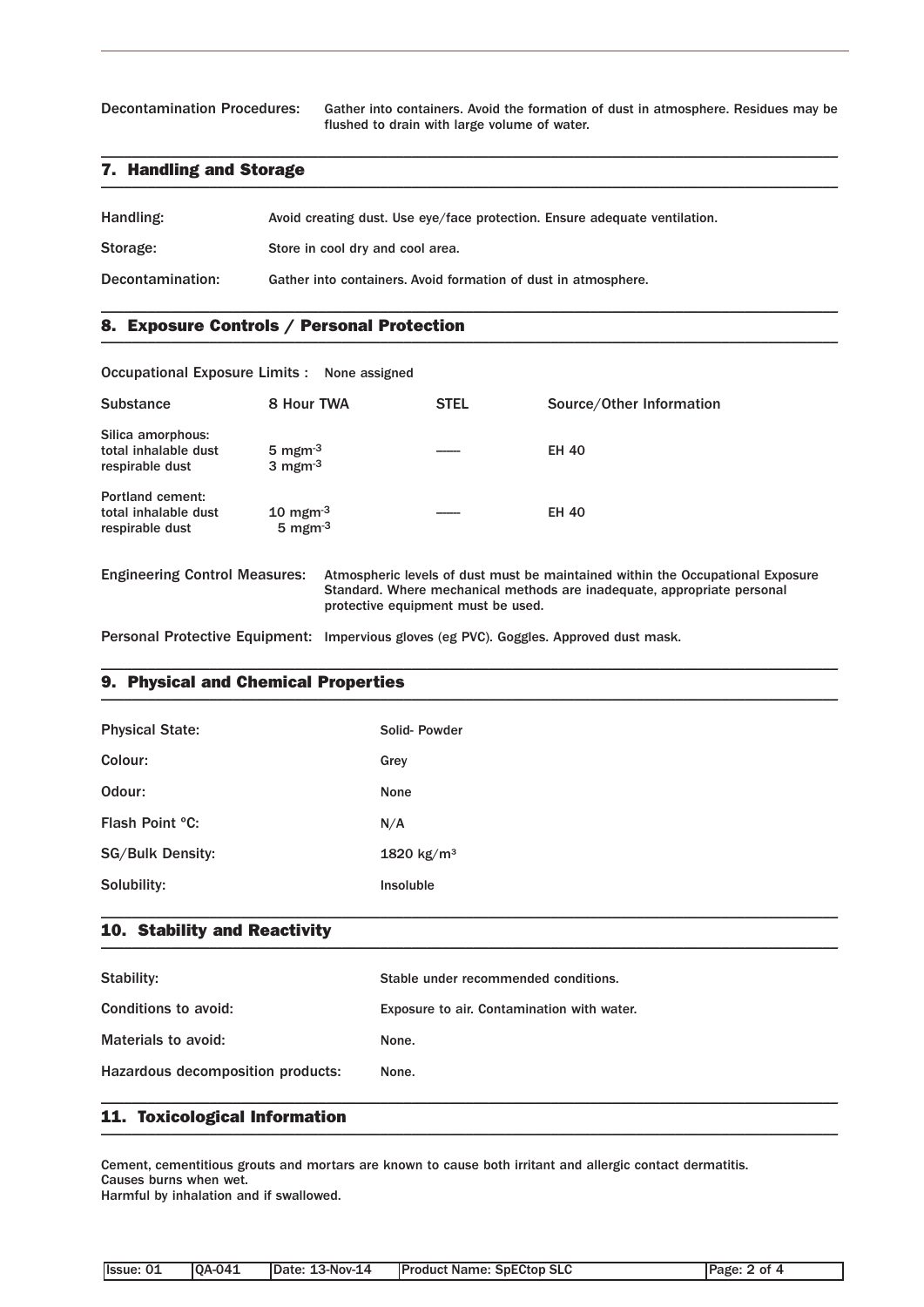#### **12. Ecological Information \_\_\_\_\_\_\_\_\_\_\_\_\_\_\_\_\_\_\_\_\_\_\_\_\_\_\_\_\_\_\_\_\_\_\_\_\_\_\_\_\_\_\_\_\_\_\_\_\_\_\_\_\_\_\_\_\_\_\_\_\_\_\_\_\_\_\_\_\_\_\_\_\_\_\_\_\_\_\_\_\_\_\_\_\_\_\_\_\_\_\_\_\_\_\_**

When used and disposed as intended, no adverse environmental effects are foreseen. Expected to be not readily biodegradable. Bio-accumulative potential and ecotoxicity are not determined.

\_\_\_\_\_\_\_\_\_\_\_\_\_\_\_\_\_\_\_\_\_\_\_\_\_\_\_\_\_\_\_\_\_\_\_\_\_\_\_\_\_\_\_\_\_\_\_\_\_\_\_\_\_\_\_\_\_\_\_\_\_\_\_\_\_\_\_\_\_\_\_\_\_\_\_\_\_\_\_\_\_\_\_\_\_\_\_\_\_\_\_\_\_\_\_

\_\_\_\_\_\_\_\_\_\_\_\_\_\_\_\_\_\_\_\_\_\_\_\_\_\_\_\_\_\_\_\_\_\_\_\_\_\_\_\_\_\_\_\_\_\_\_\_\_\_\_\_\_\_\_\_\_\_\_\_\_\_\_\_\_\_\_\_\_\_\_\_\_\_\_\_\_\_\_\_\_\_\_\_\_\_\_\_\_\_\_\_\_\_\_

\_\_\_\_\_\_\_\_\_\_\_\_\_\_\_\_\_\_\_\_\_\_\_\_\_\_\_\_\_\_\_\_\_\_\_\_\_\_\_\_\_\_\_\_\_\_\_\_\_\_\_\_\_\_\_\_\_\_\_\_\_\_\_\_\_\_\_\_\_\_\_\_\_\_\_\_\_\_\_\_\_\_\_\_\_\_\_\_\_\_\_\_\_\_\_

### **13. Disposal Considerations \_\_\_\_\_\_\_\_\_\_\_\_\_\_\_\_\_\_\_\_\_\_\_\_\_\_\_\_\_\_\_\_\_\_\_\_\_\_\_\_\_\_\_\_\_\_\_\_\_\_\_\_\_\_\_\_\_\_\_\_\_\_\_\_\_\_\_\_\_\_\_\_\_\_\_\_\_\_\_\_\_\_\_\_\_\_\_\_\_\_\_\_\_\_\_**

Disposal must be in accordance with local and national legislation.

Do not allow to enter into drains or watercourses. Material and container must be disposed as hazardous waste.

### **14. Transport Information \_\_\_\_\_\_\_\_\_\_\_\_\_\_\_\_\_\_\_\_\_\_\_\_\_\_\_\_\_\_\_\_\_\_\_\_\_\_\_\_\_\_\_\_\_\_\_\_\_\_\_\_\_\_\_\_\_\_\_\_\_\_\_\_\_\_\_\_\_\_\_\_\_\_\_\_\_\_\_\_\_\_\_\_\_\_\_\_\_\_\_\_\_\_\_**

| <b>Proper Shipping name:</b>  | Cement powder                              |
|-------------------------------|--------------------------------------------|
| <b>UN Number:</b>             | Not classified as hazardous for transport. |
| <b>IMO Class:</b>             | Not classified as hazrdous for transport   |
| IATA/ICAO:                    | Not classified as hazardous for transport  |
| <b>ADR Class:</b>             | Not classified as hazardous for transport  |
| Subsidiary risk:              |                                            |
| Packaging group:              |                                            |
| Label:                        |                                            |
| <b>Additional information</b> |                                            |
| ADR-HIN:                      |                                            |
| <b>IMDG-EMS:</b>              |                                            |
| <b>Marine Pollutant:</b>      | No                                         |
| IMO:                          |                                            |

\_\_\_\_\_\_\_\_\_\_\_\_\_\_\_\_\_\_\_\_\_\_\_\_\_\_\_\_\_\_\_\_\_\_\_\_\_\_\_\_\_\_\_\_\_\_\_\_\_\_\_\_\_\_\_\_\_\_\_\_\_\_\_\_\_\_\_\_\_\_\_\_\_\_\_\_\_\_\_\_\_\_\_\_\_\_\_\_\_\_\_\_\_\_\_

### **15. Regulatory Information \_\_\_\_\_\_\_\_\_\_\_\_\_\_\_\_\_\_\_\_\_\_\_\_\_\_\_\_\_\_\_\_\_\_\_\_\_\_\_\_\_\_\_\_\_\_\_\_\_\_\_\_\_\_\_\_\_\_\_\_\_\_\_\_\_\_\_\_\_\_\_\_\_\_\_\_\_\_\_\_\_\_\_\_\_\_\_\_\_\_\_\_\_\_\_**

| <b>EU Regulations:</b>        |                                                                                                                                                                                                                                                                                                      | The product is labeled as follows, in accordance with local regulations.                                                                                  |              |  |  |
|-------------------------------|------------------------------------------------------------------------------------------------------------------------------------------------------------------------------------------------------------------------------------------------------------------------------------------------------|-----------------------------------------------------------------------------------------------------------------------------------------------------------|--------------|--|--|
| Hazard Symbol(s):             | Xn                                                                                                                                                                                                                                                                                                   |                                                                                                                                                           |              |  |  |
| Contains:                     | <b>OPC</b>                                                                                                                                                                                                                                                                                           |                                                                                                                                                           |              |  |  |
| <b>Risk Phrases:</b>          |                                                                                                                                                                                                                                                                                                      | R22 - Harmful if swallowed.<br>R38 - Irritating to skin.                                                                                                  |              |  |  |
| <b>Safety Phrases:</b>        | S36 - Wear suitable protective clothing.<br>S39 - Wear eye/face protection.                                                                                                                                                                                                                          |                                                                                                                                                           |              |  |  |
| <b>EC Directives:</b>         | Dangerous Substances Directive, 67/548/EEC and adaptations.<br>Dangerous Preparation Directive, 88/379/EEC.<br>Safety Data Sheets Directive, 91/155/EEC.                                                                                                                                             |                                                                                                                                                           |              |  |  |
| <b>Statutory Instruments:</b> | Chemicals (Hazard Information and Packaging) Regs. 1993 (SI 1746).<br>Control of Substances Hazardous to Health Regs. 1988 (SI 1657).<br>Health and Safety at Work, etc. Act 1974.<br>Environmental Protection Act 1990.<br>Highly Flammable Liquids & Liquefied Petroleum Gases Regs. 1972 (SI 917) |                                                                                                                                                           |              |  |  |
| <b>Codes of Practice:</b>     |                                                                                                                                                                                                                                                                                                      | Waste Management. The Duty of Care.<br>Operational Provisions of the Road Traffic (Carriage of Dangerous Substances in<br>packagesetc.) Regs. 1986(COP17) |              |  |  |
| Issue: 01<br>QA-041           | Date: 13-Nov-14                                                                                                                                                                                                                                                                                      | <b>Product Name: SpECtop SLC</b>                                                                                                                          | Page: 3 of 4 |  |  |